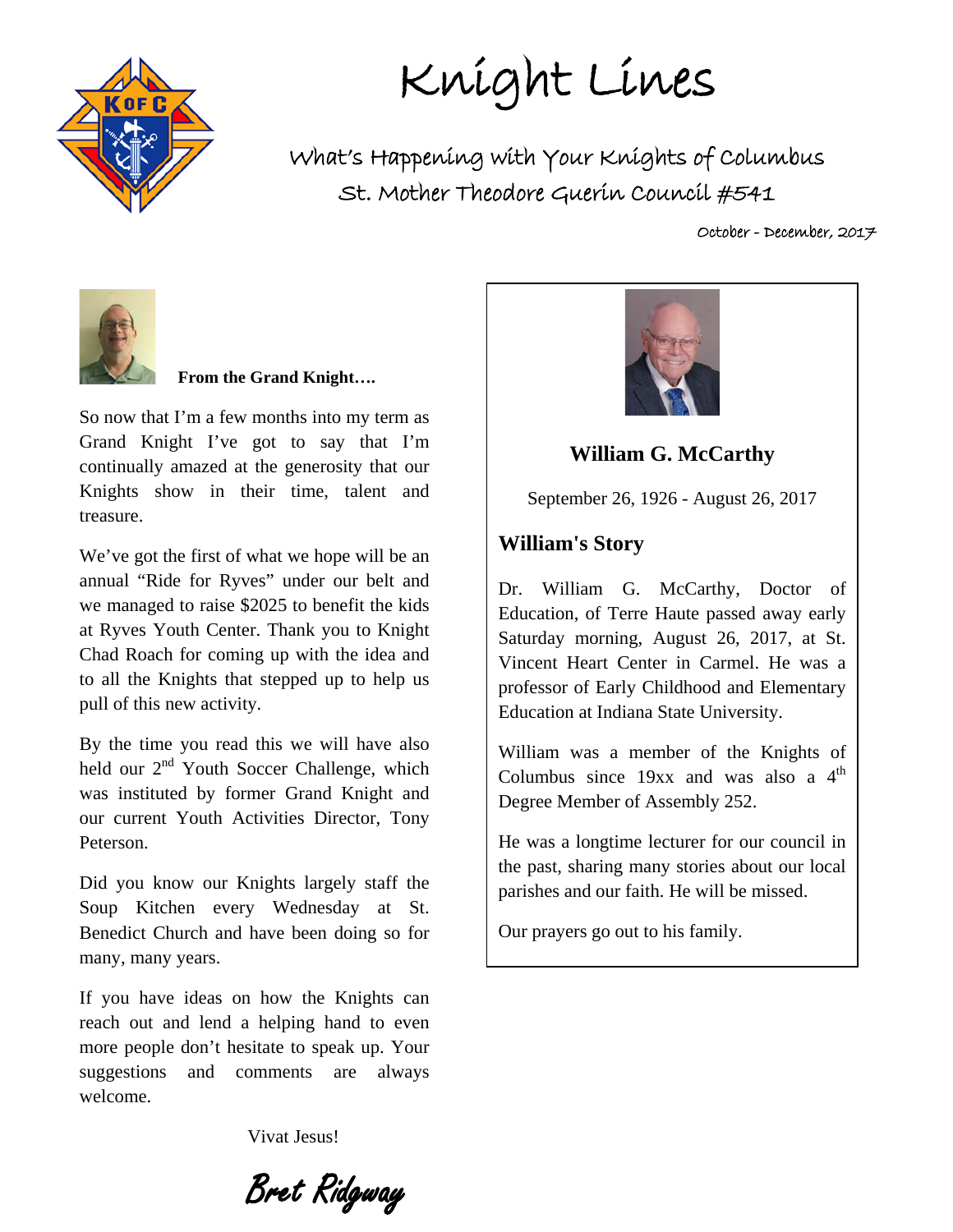*A big thank you to the following people who stepped up for the United Way Day of Action on July 14th for the Knights of Columbus*.

Ken Nordmeyer – Bob Flott – Sean Cramer - Ryan Loftus – Jack Penry – Dave Grabowski - Marty Storey and our volunteers Cami and Andrew Loftus and Ashley Gordon



Our Next 1st Degree Installation Ceremony is on Monday, October 16<sup>th</sup> at St. Margaret Mary

Please join us as we welcome several new Knights into our order, including Friar Savio, Associate Pastor of St. Joseph University Parish.

A big shout out to our Youth Activities Director Tony Peterson and all Knights who helped with our 2<sup>nd</sup> annual Soccer Challenge Competition.





**Thanksgiving Barrels for Catholic Charities**

**Set out – Monday, October 16th – 12 Noon Pick up – Monday, November 13th – 12 Noon**

#### **Your 2017 – 2018 St. Mother Theodore Guerin Council #541 Officers**



Grand Knight Bret Ridgway



Treasurer Terrell Butler



Chancellor Sean Cramer



Chuck Mitchell



Trustee  $-1<sup>st</sup>$  Year Mike Blanc



Trustee –  $2<sup>nd</sup>$  Year Bob Flott



Andy Pfister



Deputy Grand Knight David Gorrell



Financial Secretary Ryan Loftus



Recorder Mark Monahan



Inside Guard Phil Brown



Outside Guard Mike Brown



Trustee –  $3<sup>rd</sup>$  Year Tony Peterson



Advocate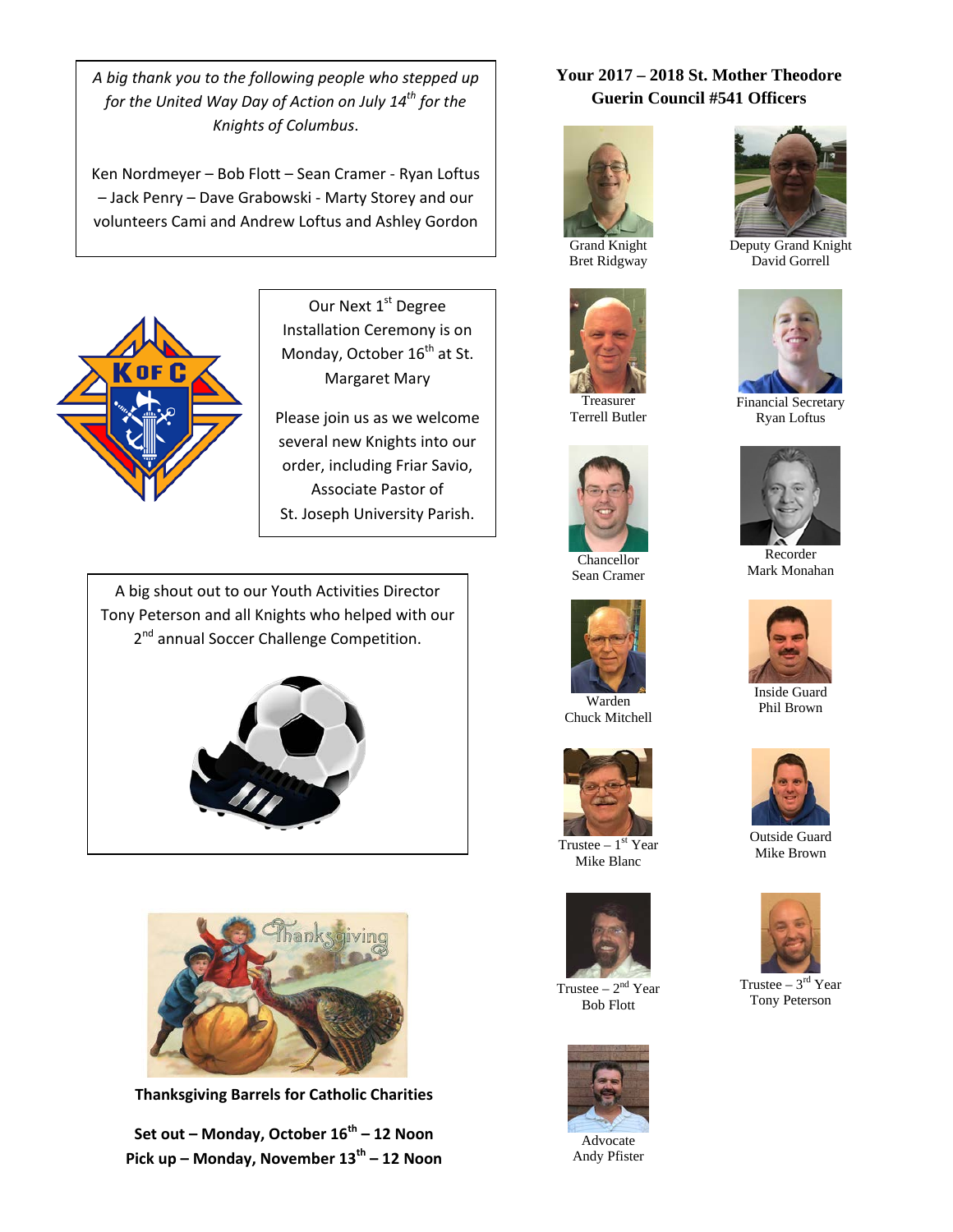# **4th Quarter 2017 Calendar of Events**

## **October 2017**

|    | $\mathbf{2}$<br><b>Business Meeting</b>    | 3  | 4<br>Soup Kitchen<br>$4th$ Degree | 5  | 6  | 7<br>Backdrop<br>Painting |
|----|--------------------------------------------|----|-----------------------------------|----|----|---------------------------|
| 8  | Q                                          | 10 | -11<br>Soup Kitchen               | 12 | 13 | 14                        |
| 15 | 16<br>$1st$ Degree &<br><b>Barrels</b> Out | 17 | 18<br>Soup Kitchen                | 19 | 20 | 21                        |
| 22 | 23                                         | 24 | 25<br>Soup Kitchen                | 26 | 27 | 28                        |
| 29 | 30                                         | 31 |                                   |    |    |                           |

### **November 2017**

|    |                               |    | Soup Kitchen<br>4 <sup>th</sup> Degree | $\overline{2}$ | 3  | 4  |
|----|-------------------------------|----|----------------------------------------|----------------|----|----|
| 5  | 6<br><b>Business Meeting</b>  | 7  | 8<br>Soup Kitchen                      | 9              | 10 | 11 |
| 12 | 13<br><b>Barrel Pickup</b>    | 14 | 15<br>Soup Kitchen                     | 16             | 17 | 18 |
| 19 | <b>20</b><br>Social Gathering | 21 | 22<br>Soup Kitchen                     | 23             | 24 | 25 |
| 26 | 27                            | 28 | 29<br>Soup Kitchen                     | 30             |    |    |

### **December 2017**

|       |                              |                                    |                                   |    |    | ◠  |
|-------|------------------------------|------------------------------------|-----------------------------------|----|----|----|
| 3     | 4<br><b>Business Meeting</b> | 5                                  | 6<br>Soup Kitchen<br>$4th$ Degree | 7  | 8  | 9  |
| 10    | 11                           | 12                                 | 13<br>Soup Kitchen                | 14 | 15 | 16 |
| 17    | 18<br>Social Gathering       | 19                                 | 20<br>Soup Kitchen                | 21 | 22 | 23 |
| 24/31 | 25                           | <b>26</b><br>Gibault<br>Xmas Party | 27<br>Soup Kitchen                | 28 | 29 | 30 |

**Be Sure to Check our Online Calendar of Events for More Details on Anything Listed on this Calendar**

### **THKofC541.com**